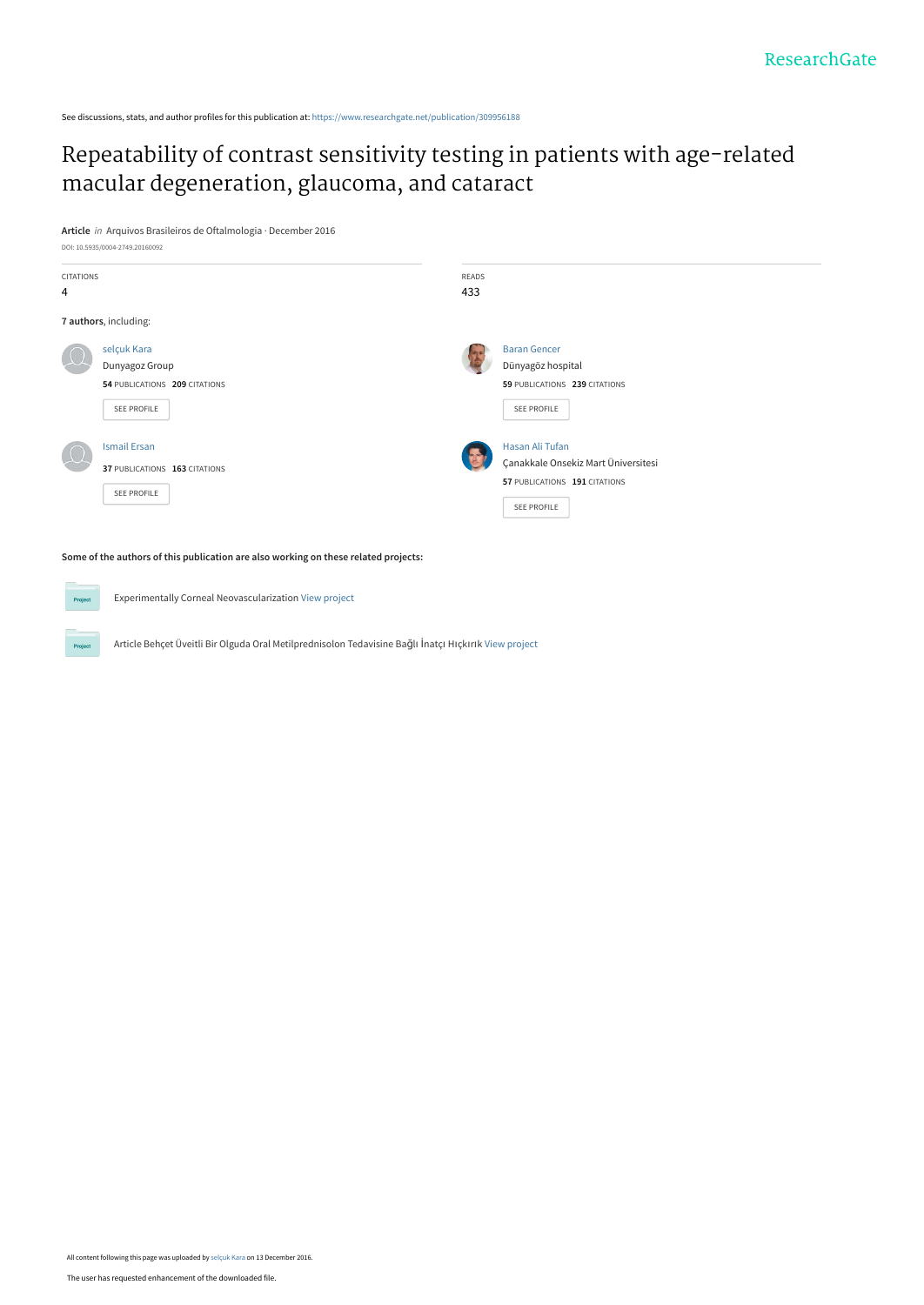# **Repeatability of contrast sensitivity testing in patients with age-related macular degeneration, glaucoma, and cataract**

*Reprodutibilidade dos escores de sensibilidade ao contraste em pacientes com degeneração macular relacionadas à idade, glaucoma e catarata*

SELCUK KARA<sup>1</sup>, BARAN GENCER<sup>1</sup>, ISMAIL ERSAN<sup>1</sup>, SEDAT ARIKAN<sup>1</sup>, OMER KOCABIYIK<sup>1</sup>, HASAN ALI TUFAN<sup>1</sup>, ARZUTASKIRAN COMEZ<sup>1</sup>

## **ABSTRACT**

**Purpose:** To analyze the intrasession and intersession repeatability of contrast sensitivity (CS) measurements in patients with glaucoma, cataract, or age-related macular degeneration (AMD) and healthy controls.

**Methods:** CS measurements were performed using the OPTEC-Functional Vision Analyzer (FVA), which uses a standardized and closed (view-in) system. Measurements for patients with glaucoma, cataract, or AMD and healthy controls were repeated within 30 minutes (intrasession) and during two sessions (intersession), separated by one week to one month. Test-retest reliability and correlation were measured using the intraclass correlation coefficient (ICC) and coefficient of repeatability (COR).

**Results:** Ninety subjects (90 eyes) with visual acuity of 0.17 logMAR or higher in the cataract group or 0.00 logMAR in the other groups were included. During the first session, the ICC values were 0.87, 0.90, 0.76, and 0.69, and COR values were 0.24, 0.20, 0.38, and 0.25 for the control, glaucoma, cataract, and AMD groups, respectively. The reliability scores significantly improved during the second session, except in the glaucoma group. There was an acceptable floor effect and no ceiling effect at higher frequencies in the glaucoma and AMD groups.

**Conclusion:** In subjects with good visual acuity, the FVA system is useful for evaluating CS and demonstrates good repeatability, as shown by ICC and COR. Because there is no ceiling effect, this system is beneficial for evaluation of early changes in CS, particularly in patients with glaucoma or AMD.

**Keywords:** Macular degeneration; Contrast sensitivity; Glaucoma; Age effect; Reproducibility of results

### *RESUMO*

*Objetivo: Analisar a reprodutibilidade intrassessão e intersessão das medidas de sensibilidade ao contraste (CS) em pacientes com degeneração macular relacionada à idade (AMD), glaucoma e catarata.* 

*Método: As medidas de CS foram feitas pelo OPTEC-Funcional Visão Analyzer (FVA), que utiliza um sistema padronizado e fechado de avaliação da acuidade visual. Medidas em pacientes com AMD, glaucoma, catarata e nos controles saudáveis foram repetidas no prazo de 30 minutos (intrassessão) em duas visitas (intersessão), separadas por uma semana a um mês. A confiabilidade e correlação teste-reteste foram calculados por meio do coeficiente de correlação intraclasse (ICC) e coeficiente de reprodutibilidade (COR).* 

*Resultados: Noventa olhos de 90 indivíduos foram recrutados com acuidade visual de 0,17 logMAR ou melhor em catarata e 0,00 logMAR nos outros grupos. A confiabilidade da CS na primeira visita dos grupos normal, glaucoma, catarata e AMD foram, respectivamente, ICC 0,87; 0,90; 0,76; 0,69, e COR 0,24; 0,20; 0,38; 0,25. Os índices de confiabilidade foram significativamente melhorados nas segundas visitas, exceto no grupo glaucoma. Houve um efeito chão aceitável e nenhum efeito teto em frequências mais altas nos grupos glaucoma e AMD.* 

*Conclusões: Em indivíduos com boa acuidade visual, o sistema FVA de avaliação da CS é útil e apresenta boa confiabilidade, como mostrado pelas análises de ICC e COR. Por não apresentar efeito teto, este sistema parece ser benéfico para a avaliação das alterações precoces de CS, especialmente no glaucoma e AMD.*

*Descritores: Degeneração macular; Sensibilidade de contraste; Glaucoma; Fator idade; Reprodutibilidade dos testes*

#### **INTRODUCTION**

Contrast sensitivity (CS) is the ability to recognize small differences in luminance or differentiate two objects from each other and the background<sup>(1,2)</sup>. CS is an important part of functional vision that is related to many activities of daily living and measuring it is one of the best ways to assess vision quality<sup>(3-5)</sup>. Despite having normal visual acuity measured by a Snellen chart, the satisfaction with the results of refractive surgery may vary relative to CS, and some eye diseases cause isolated loss of CS(4,6-8). Snellen acuity tests have a limited ability to detect fine changes in contrast because high contrast letters (black on white) are used<sup>(9)</sup>. Also, recent advances in knowledge about refractive surgery, optical tissues, and glaucoma and macular diseases revealed that the Snellen acuity test is inadequate for early

detection of eye diseases and measurement of functional vision $(6,10-12)$ . CS decreases in all stages of glaucoma and age-related macular degeneration (AMD) have been documented using different testing methods(7,12-15). Glaucoma, cataract, and AMD patients suffer from problems in vision-related activities of daily living and the inability to recognize targets in real world, which can be better identified by CS tests than by visual acuity tests(14,16-18). The increasing importance of visual quality and the need for accurate measurement of visual acuity has led to more interest in CS tests<sup>(12,19-21)</sup>.

There are several clinical tests for measuring CS with letters or gratings(5,22-26). A limitation of CS tests is low reliability associated with varying environmental conditions and the subjective nature of the tests. In particular, CS tests that use charts may be affected by ina-

Submitted for publication: May 21, 2015

Accepted for publication: May 20, 2016

<sup>&</sup>lt;sup>1</sup> Department of Ophthalmology, Faculty of Medicine, Canakkale Onsekiz Mart University, Canakkale, Turkey.

**Funding:** No specific financial support was available for this study.

**Disclosure of potential conflicts of interest:** None of the authors have any potential conflict of interest to disclose.

**Corresponding author:** Selcuk Kara. Canakkale Onsekiz Mart Universitesi Tip Fakultesi, Goz Hastalıkları AD - Canakkale - 17000 - Turkey - E- mail: selckara@gmail.com

**Approved by the following research ethics committee:** Canakkale Onsekiz Mart University (#050. 99-151).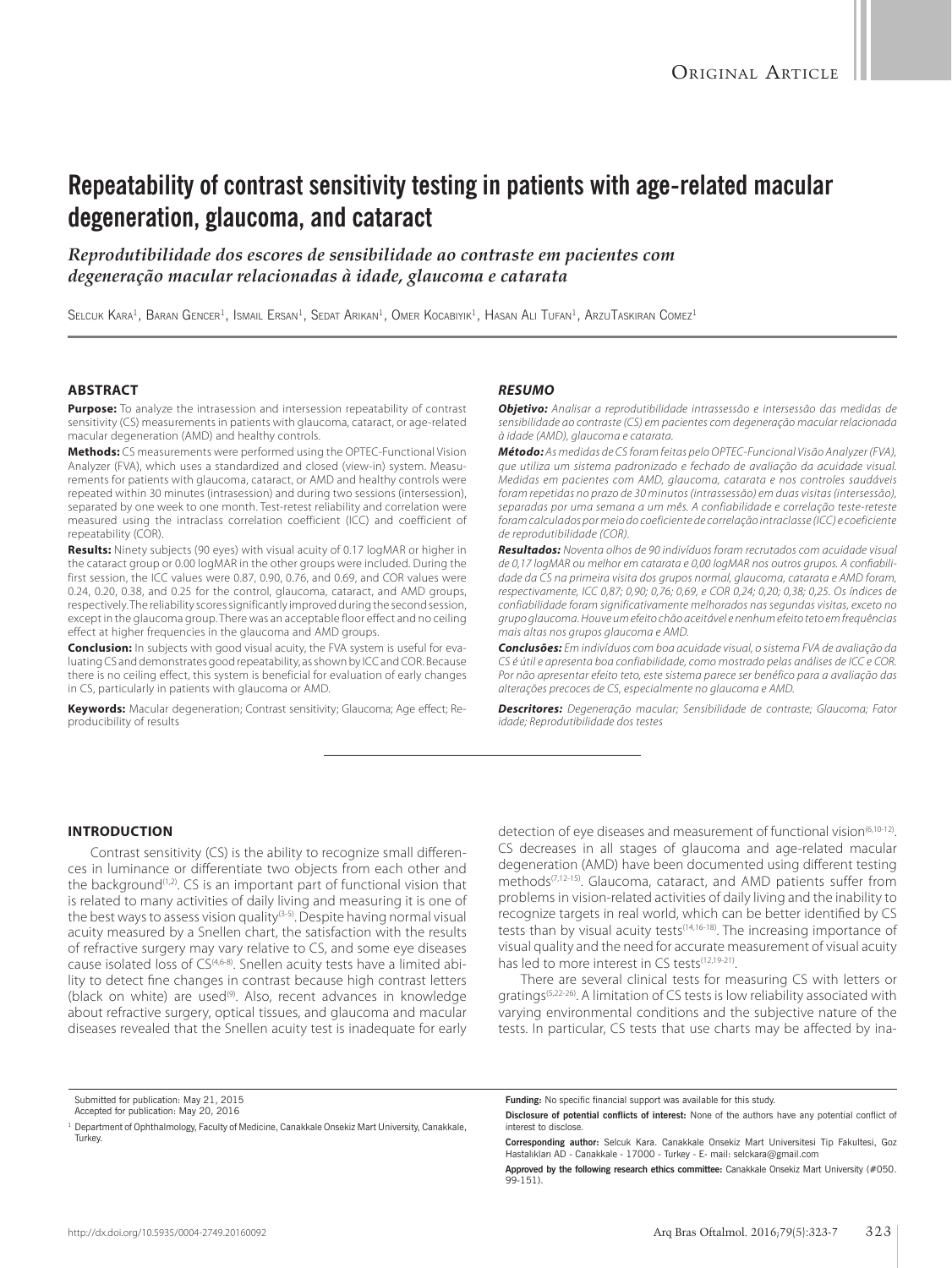dequate or uneven lighting, fading, the subject's learning curve, and reflections<sup>(2,3)</sup>. The Functional Acuity Contrast Test (FACT) assesses five spatial frequencies (1.5, 3, 6, 12, and 18 cycles per degree (cpd)) and 9 levels of contrast for each frequency. FACT uses a small increment (0.15 log unit) and a forced-choice method with three options<sup> $(2)$ </sup>. Although the FACT test has greater reliability compared with other CS testing methods, administration of the CS test in a closed system, with charts on the screen inside the device, with a Functional Visual Acuity (FVA) device has additional advantages. These advantages include the ability to display contrast charts in a random order and the administration of the test with standardized lighting, which is difficult to maintain under other conditions<sup>(3,27)</sup>. A CS test is expected to have a good reliability to differentiate a small loss or detect real progression, which can be better achieved by a closed test system, which has inherently stable testing conditions.

To the best of our knowledge, there has been little research published about the comparative reliability of these devices for healthy controls and patients with eye disease. This study investigates the repeatability of the closed system FVA CS test in control subjects and in patients with glaucoma, cataracts and good Snellen visual acuity, or age-related macular degeneration (AMD).

### **METHODS**

This prospective, observational study included patients with glaucoma, cataracts, or AMD and healthy control subjects. All subjects were recruited from the Eye Clinic at Canakkale Onsekiz Mart University. Written informed consent was obtained from all participants following a comprehensive explanation of the study. The research was approved by the local clinical research ethics committee and complied with the tenets of the Helsinki Declaration.

The study included subjects between 40 and 70 years old to facilitate enrollment of subjects with best corrected visual acuity (BCVA) of 0.00 logMAR for the groups without cataracts. One eye of each patient was included in the study. Subjects were not eligible to be included if they had ocular diseases other than glaucoma, cataracts, or AMD, refractive error <-3 or >3 diopters (D) sphere or >2.00 D cylinder, or a history of previous eye surgery or laser treatment. Patients with psychiatric or neurologic disorders, poor compliance during the CS test, or who used systemic or ocular medications could affect CS were excluded. All patients underwent an ophthalmic examination, including auto refractometry, BCVA evaluation, anterior segment biomicroscopy, funduscopy, and IOP, measured with a Goldmann applanation tonometer (GAT).

The glaucoma group included subjects who were diagnosed with primary open-angle glaucoma (POAG) or normotensive glaucoma (NTG). The inclusion criteria for patients with POAG were the characteristic visual field loss, glaucomatous optic neuropathy (having rim thinning or notching, retinal nerve fiber layer defects, or disc hemorrhage and disc asymmetry between the eyes ≥0.2), and intraocular pressure (IOP) >21 mmHg. The inclusion criteria for patients with NTG were visual field loss, glaucomatous optic neuropathy, and IOP ≤21 mmHg. Glaucomatous visual field defects, which were repeatable in at least two standard automated perimetry evaluations, included at least one of the following: nasal step, arcuate scotoma, paracentral scotoma, or temporal wedge. All glaucoma patients had a grade 3 or 4 open angle according to the Shaffer Classification System<sup>(29)</sup> and a mean deviation no worse than -6 dB.

In the cataract group, only eyes with a BCVA of 0.17 logMAR or better and a nuclear sclerosis of less than grade 2 were included. Nuclear sclerosis was graded by the slit-lamp method according to the Lens Opacities Classification System III(28). The inclusion criteria for the AMD group were retinal pigment epithelial abnormalities in the form of hypopigmentation or hyperpigmentation, without evidence of active choroidal neovascularization, and no prior treatment with any anti-vascular endothelial growth factor injections. The control

subjects had normal findings on a comprehensive eye examination (including anterior segment biomicroscopy and fundoscopy of the macula and optic nerve) and IOP <21 mmHg.

A closed-system CS testing device, the OPTEC-FVA (Stereo Optical Co, Inc., Chicago, IL, USA), was used to examine CS values under daytime without glare*.* Figure 1 shows the FVA CS testing device. The FVA has rotating slide packages for other visual functions, including visual acuity, disability glare, and stereo and color vision. The CS testing device contains the FACT chart, which uses three orientations for the gratings: oriented vertically or tilted 15º to the right or left. Subjects identified the orientation of each grating and were required to guess when they could not determine the orientation of gratings.

The CS testing device controls light levels with sensors to achieve consistent conditions for each test. This device supplies a target luminance level of 85 cd/m<sup>2</sup> for daytime conditions in compliance with the American National Standards Institute (ANSI). It evaluates spatial frequencies using sine-wave grating charts of 1.5, 3, 6, 12, and 18 cpd. Figure 2 presents the sine-wave gratings charts for the frequencies that the CS testing device used. Contrast was defined according to the Michelson formula (C =  $[L_{\text{maximum}} - L_{\text{minimum}}]/[L_{\text{maximum}} + L_{\text{minimum}}]$ , C: Contrast, L: Luminance)(2). CS was measured during two sessions separated by at least one week and up to one month (intersession).



**Figure 1.** The functional vision analyzer contrast sensitivity test device.



**Figure 2.** Sine-wave grating charts in the view-in contrast sensitivity test device.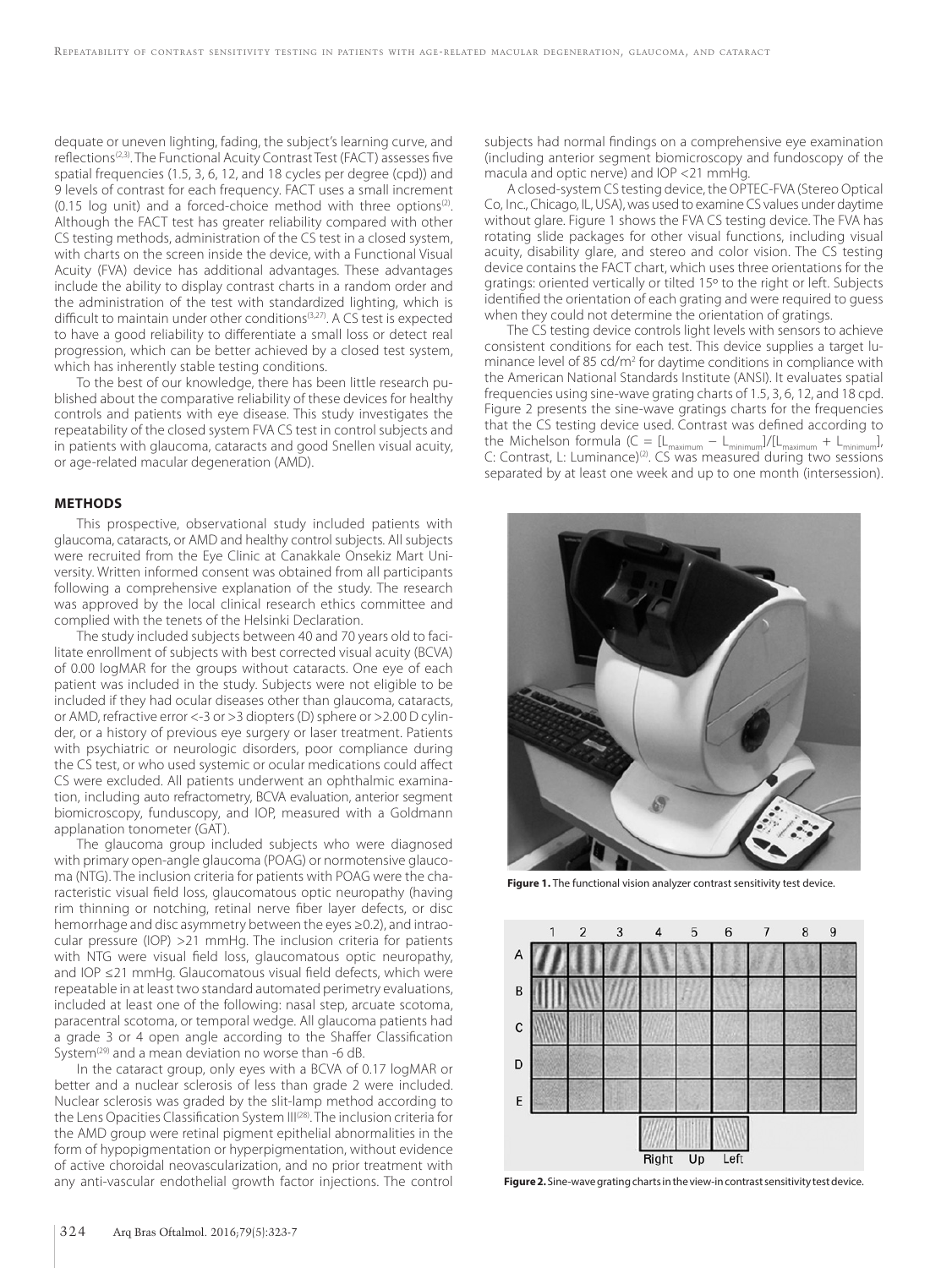At each session, two measurements taken 30 minutes apart (intrasession). All tests were performed with the optimum refractive correction and a natural pupil. All the subjects performed the CS test for the first time during our study, and each test lasted approximately 10 minutes. The CS measurements were obtained by a single operator who was blinded to the patient's group.

All the CS values were converted to logarithmic values. The test-retest reliability of the CS test was examined using the intraclass correlation coefficient (ICC) and the coefficient of repeatability (COR) and the corresponding 95% confidence interval (CI). The ICC was calculated with absolute agreement. The COR is calculated as 1.96 times the standard deviation of the difference between the test and retest scores. An ICC value of 1.0 and a COR value of 0.0 represent perfect test-retest reliability<sup>(2)</sup>. Reliability analyses were performed within individual sessions and between sessions for all groups. Possible floor and ceiling effects were evaluated by calculating the percentage of subjects with lowest and highest test scores, respectively, for each of the four tests at each spatial frequency and within each group.

Spearman rank-order correlations were used to investigate the possible correlation between age and changes in CS score. The Wilcoxon and Mann-Whitney U-tests were used to compare CS scores between groups. The Bonferroni correction, which applies a statistical significance level of 1/n times the "p" value (n= the number of comparisons), was used to test for multiple comparisons to ensure that an appropriate level of significance was applied to the individual tests<sup>(30)</sup>. Statistical analysis was performed using SPSS software (Windows version 19.0; SPSS, Inc., Chicago, IL, USA), and statistical significance was defined as p<0.05.

# **RESULTS**

The analysis was included 90 eyes of 90 Caucasian subjects, including healthy control (n=30; mean ± standard deviation age 47.1  $\pm$  6.7 years; 15 males), glaucoma (n=13; age 59.6  $\pm$  4.1 years; 8 males), cataract (n=29; age 56.3  $\pm$  5.2 years; 14 males), and AMD (n=18; age 59.9  $\pm$  4.6 years; 9 males) groups.

The test-retest reliability of the CS test, including ICC and COR, is shown in table 1. The reliability of the CS test in the control, glaucoma, cataract, and AMD groups were good at the first session (ICC: 0.87 [95% CI 0.84 -0.9], 0.90 [CI 0.84 -0.96], 0.76 [CI 0.65 -0.87], and 0.69 [CI 0.59 -0.79], respectively; and COR 0.24, 0.20, 0.38, and 0.25, respectively). However, at the second session, statistically significant increases were found in the reliability of the CS test, except in the glaucoma group (ICC: 0.92 [CI 0.88 -0.96], p=0.042; 0.93 [CI 0.88 -0.98], p=0.461; 0.90 [CI 0.86 -0.94], p=0.043; and 0.86 [CI 0.82 -0.9], p=0.043; and COR of 0.16, 0.16, 0.24, and 0.21 in the control, glaucoma, cataract, and AMD groups, respectively).

Figure 3 illustrates the mean CS score for all groups as a function of spatial frequency. The CS scores for the AMD group were significantly lower than for those in the control group at all frequencies (significance of Bonferroni correction 0.012, p<0.001). In the glaucoma group, except at a frequency of 1.5 cpd, the CS scores were significantly lower compared with control group (significance of Bonferroni correction 0.012, p<0.012). There was also a statistically significant correlation between age and changes in CS scores of subjects at all spatial frequencies (1<sup>st</sup> session p<0.001, r=-0.399, -0.484, -0.484, -0.386, and -0.395 at 1.5, 3, 6, 12, and 18 cpd, respectively; 2<sup>nd</sup> session p<0.001, r=-0.424, -0.450, -0.495, -0.432, and -0.444 at 1.5, 3, 6, 12, and 18 cpd, respectively).

Table 2 summarizes the results of the analysis of possible floor and ceiling effects at each spatial frequency and for each group. There was a prominent floor effect at the highest frequency (18 cpd) in all groups. In healthy eyes, a floor effect, except in the second test, only occurred at 18 cpd. However, in the glaucoma group, the floor effect was greatest for the first two tests and decreased for the last CS tests. There was no ceiling effect in the glaucoma or AMD groups

| Table 1. Test-retest reliability of the contrast sensitivity test in the |  |
|--------------------------------------------------------------------------|--|
| groups of control, glaucoma, cataract, and age-related macular dege-     |  |
| neration groups                                                          |  |

|                   | <b>Spatial</b>  | 1 <sup>st</sup> session |            | 2 <sup>nd</sup> session |      |                       | <b>Intersession</b> |            |
|-------------------|-----------------|-------------------------|------------|-------------------------|------|-----------------------|---------------------|------------|
|                   | frequency (cpd) | ICC                     | <b>COR</b> | ICC                     |      | COR p-value           | ICC                 | <b>COR</b> |
| Control<br>group  |                 |                         |            |                         |      |                       |                     |            |
|                   | 1.5             | 0.86                    | 0.19       | 0.91                    | 0.13 |                       | 0.92                | 0.14       |
|                   | 3               | 0.86                    | 0.18       | 0.89                    | 0.16 |                       | 0.95                |            |
|                   | 6               |                         |            |                         |      | $0.042^{*a}$          |                     | 0.10       |
|                   |                 | 0.83                    | 0.23       | 0.87                    | 0.20 |                       | 0.91                | 0.16       |
|                   | 12              | 0.91                    | 0.23       | 0.96                    | 0.15 | $0.043*b$             | 0.94                | 0.18       |
|                   | 18              | 0.87                    | 0.38       | 0.96                    | 0.18 |                       | 0.94                | 0.23       |
|                   | Mean            | 0.87                    | 0.24       | 0.92                    | 0.16 |                       | 0.93                | 0.16       |
| Glaucoma<br>group |                 |                         |            |                         |      |                       |                     |            |
|                   | 1.5             | 0.92                    | 0.14       | 0.83                    | 0.22 |                       | 0.96                | 0.10       |
|                   | 3               | 0.80                    | 0.24       | 0.92                    | 0.15 |                       | 0.95                | 0.11       |
|                   | 6               | 0.85                    | 0.22       | 0.94                    | 0.14 | $0.461$ <sup>a</sup>  | 0.86                | 0.20       |
|                   | 12              | 0.95                    | 0.20       | 0.97                    | 0.11 | 0.194 <sup>b</sup>    | 0.96                | 0.15       |
|                   | 18              | 0.98                    | 0.18       | 0.98                    | 0.18 |                       | 0.98                | 0.19       |
|                   | Mean            | 0.90                    | 0.20       | 0.93                    | 0.16 |                       | 0.94                | 0.15       |
| Cataract<br>group |                 |                         |            |                         |      |                       |                     |            |
|                   | 1.5             | 0.86                    | 0.22       | 0.88                    | 0.17 |                       | 0.94                | 0.14       |
|                   | 3               | 0.84                    | 0.23       | 0.94                    | 0.14 |                       | 0.96                | 0.10       |
|                   | 6               | 0.86                    | 0.25       | 0.93                    | 0.18 | $0.043*$ <sup>a</sup> | 0.96                | 0.14       |
|                   | 12              | 0.56                    | 0.56       | 0.85                    | 0.37 | $0.043*b$             | 0.81                | 0.34       |
|                   | 18              | 0.70                    | 0.67       | 0.92                    | 0.33 |                       | 0.96                | 0.22       |
|                   | Mean            | 0.76                    | 0.38       | 0.90                    | 0.24 |                       | 0.93                | 0.19       |
| AMD               |                 |                         |            |                         |      |                       |                     |            |
| group             |                 |                         |            |                         |      |                       |                     |            |
|                   | 1.5             | 0.72                    | 0.17       | 0.88                    | 0.14 |                       | 0.93                | 0.09       |
|                   | 3               | 0.74                    | 0.19       | 0.84                    | 0.16 |                       | 0.91                | 0.10       |
|                   | 6               | 0.62                    | 0.23       | 0.80                    | 0.23 | $0.043*$ <sup>a</sup> | 0.88                | 0.13       |
|                   | 12              | 0.83                    | 0.18       | 0.90                    | 0.20 | 0.141 <sup>b</sup>    | 0.90                | 0.15       |
|                   | 18              | 0.56                    | 0.50       | 0.90                    | 0.32 |                       | 0.68                | 0.42       |
|                   | Mean            | 0.69                    | 0.25       | 0.86                    | 0.21 |                       | 0.86                | 0.18       |

AMD= age-related macular degeneration; ICC= Intraclass correlation coefficient; COR= coefficient of repeatability; cpd= cycle per degree.

\*= statistically significant p<0.05.

a= p-value of Wilcoxon signed-rank test for ICC of 1<sup>st</sup> and <sup>2nd</sup> sessions.

b= p-value of Wilcoxon signed-rank test for COR of 1<sup>st</sup> and 2<sup>nd</sup> sessions.



Figure 3. Contrast sensitivity for the control, glaucoma, cataract, and age-related macular degeneration (AMD) groups as a function of spatial frequency.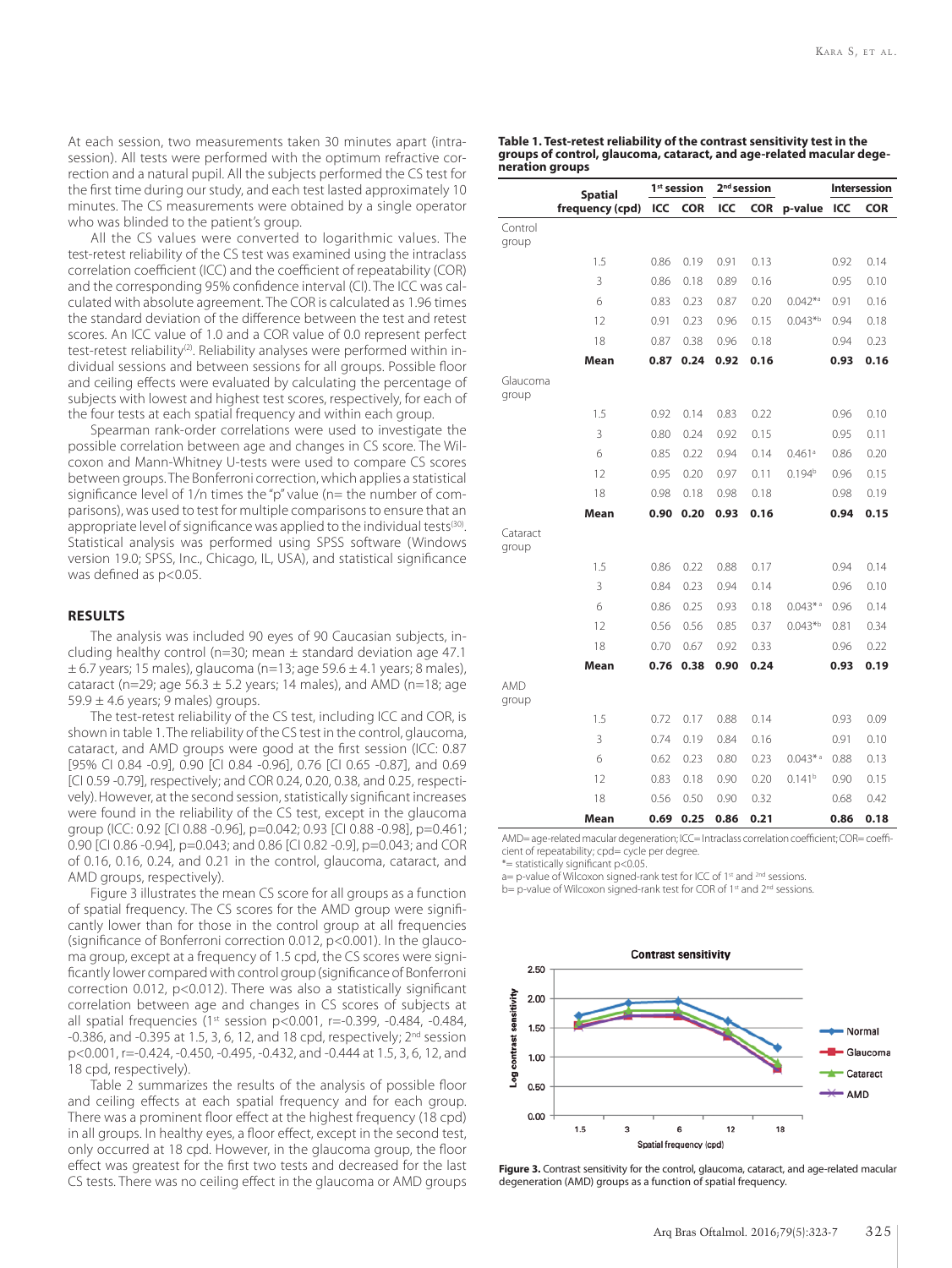|               |            | Percentage with the<br>minimum CS score for<br>each spatial frequency (%) |     |     |     | Percentage with the<br>maximum CS score for<br>each spatial frequency (%) |      |     |      |     |     |
|---------------|------------|---------------------------------------------------------------------------|-----|-----|-----|---------------------------------------------------------------------------|------|-----|------|-----|-----|
| Test          | Group      | 1.5                                                                       | 3   | 6   | 12  | 18                                                                        | 1.5  | 3   | 6    | 12  | 18  |
| 1             | Control    | 0.0                                                                       | 0.0 | 0.0 | 0.0 | 6.7                                                                       | 6.7  | 3.3 | 3.3  | 0.0 | 0.0 |
|               | Glaucoma   | 0.0                                                                       | 0.0 | 0.0 | 7.7 | 46.1                                                                      | 0.0  | 0.0 | 0.0  | 0.0 | 0.0 |
|               | Cataract   | 0.0                                                                       | 0.0 | 0.0 | 3.6 | 25.0                                                                      | 7.1  | 3.6 | 0.0  | 0.0 | 0.0 |
|               | <b>AMD</b> | 0.0                                                                       | 0.0 | 0.0 | 0.0 | 16.7                                                                      | 0.0  | 0.0 | 0.0  | 0.0 | 0.0 |
| $\mathcal{P}$ | Control    | 0.0                                                                       | 0.0 | 0.0 | 6.7 | 10.0                                                                      | 10.0 | 6.7 | 10.0 | 3.3 | 0.0 |
|               | Glaucoma   | 0.0                                                                       | 0.0 | 0.0 | 7.7 | 38.4                                                                      | 0.0  | 0.0 | 0.0  | 0.0 | 0.0 |
|               | Cataract   | 0.0                                                                       | 0.0 | 0.0 | 0.0 | 28.6                                                                      | 3.6  | 7.1 | 10.7 | 0.0 | 0.0 |
|               | <b>AMD</b> | 0.0                                                                       | 0.0 | 0.0 | 5.6 | 22.2                                                                      | 0.0  | 0.0 | 0.0  | 0.0 | 0.0 |
| 3             | Control    | 0.0                                                                       | 0.0 | 0.0 | 0.0 | 6.7                                                                       | 10.0 | 6.7 | 10.0 | 0.0 | 3.3 |
|               | Glaucoma   | 0.0                                                                       | 0.0 | 0.0 | 0.0 | 30.7                                                                      | 0.0  | 0.0 | 0.0  | 0.0 | 0.0 |
|               | Cataract   | 0.0                                                                       | 0.0 | 0.0 | 3.6 | 25.0                                                                      | 0.0  | 0.0 | 7.1  | 3.6 | 0.0 |
|               | <b>AMD</b> | 0.0                                                                       | 0.0 | 0.0 | 0.0 | 33.3                                                                      | 0.0  | 0.0 | 0.0  | 0.0 | 0.0 |
| 4             | Control    | 0.0                                                                       | 0.0 | 0.0 | 0.0 | 10.0                                                                      | 6.7  | 6.7 | 6.7  | 0.0 | 3.3 |
|               | Glaucoma   | 0.0                                                                       | 0.0 | 0.0 | 0.0 | 23.1                                                                      | 0.0  | 0.0 | 0.0  | 0.0 | 0.0 |
|               | Cataract   | 0.0                                                                       | 0.0 | 0.0 | 7.1 | 32.1                                                                      | 0.0  | 0.0 | 0.0  | 0.0 | 0.0 |
|               | <b>AMD</b> | 0.0                                                                       | 0.0 | 0.0 | 5.6 | 22.2                                                                      | 0.0  | 0.0 | 0.0  | 0.0 | 0.0 |

**Table 2. The floor and ceiling effect for each spatial frequency and group (measured by the percentage of maximum and minimum CS scores in the control (n=30), glaucoma (n=13), cataract (n=29), and AMD (n=18) groups)** 

AMD= age-related macular degeneration; CS= contrast sensitivity.

at any of the tested frequencies. In healthy and cataract eyes, a low ceiling effect (3.3%-10%), with a slight decrease during the last two tests, was detected.

## **DISCUSSION**

This study showed that the FVA CS test has good reliability, as shown by ICC and COR analysis. The CS test is useful for patients with good visual acuity who have healthy eyes without glaucoma, cataracts, or AMD. Although there are other commercially available CS tests using letters, symbols, or sine-wave gratings, these tests are not clearly standardized for performing a common CS evaluation such as visual field analyses<sup>(2,23)</sup>. Sine-wave gratings permit sensitive testing of individual visual channels and are part of spatial frequency for evaluating CS function in vision science<sup>(12)</sup>. The FACT chart also uses sine-wave gratings, which have been chosen at given luminance and glare levels for the ANSI by the United States Food and Drug Administration<sup>(5)</sup>. Although the FACT chart is a modified version of the Vistech, it uses smaller increments (0.15 log units) and subjects must choose from three options. Previous CS studies with sine-wave gratings reported insufficient scores for reliability analyses (ICC 0.28-0.64 and COR 0.26- 0.58)<sup>(2)</sup>. Despite having poor reliability with FACT wall charts, closed systems using the standard FACT luminance and glare values were reported to exactly match the ANSI standards, thereby providing better reliability<sup>(3, 27)</sup>. Hohberger et al.<sup>(27)</sup> reported average reliability coefficients of 0.80-0.96 for each cpd with an OPTEC 6500 CS test. Using the same device, Hong et al.<sup>(3)</sup> reported ICC 0.85 and COR 0.20, which are comparable to our results with the FVA closed system CS test (intersession ICC 0.86-0.94 and COR 0.16-0.19).

Previous studies with FACT charts in closed systems omitted any comparison with earlier and latter CS test scores that might have explained possible improvements in test reliability. We think that such comparisons are important to establish a reliable clinical application of the CS test. In this study, the mean ICCs of the closed system CS test

were better at the second session (0.86-0.94) than the first session (0.69-0.90) in all groups. Furthermore, the CORs improved at the second session (first session 0.20-0.38; second session 0.16-0.24). There may be a learning effect, which possibly arises from cognitive abilities or getting familiar with the test procedure during the repeated tests. It has been reported that using letter charts for CS tests result in learning effects according to variable abilities to recognize letters. The FACT charts that use sine-wave gratings eliminate these problems<sup>(2,31)</sup>. However, subjects high probability of correct guessing with the FACT charts, so repetitive tests are needed to reduce this effect<sup>(27,31)</sup>. Subjects' responses may become more reliable after learning the FVA CS test procedure so it is important to conduct multiple CS tests to obtain more reliable clinical results.

It has been well documented that the spatial and temporal types of CS decrease in people with glaucoma<sup>(11,32,33)</sup>. Grating CS tests are promising for the detection of early glaucoma and its progression<sup>(32,34)</sup>. Klein et al.<sup>(17)</sup> suggested that spatial CS were a sensitive indicator of early glaucomatous loss in the presence of cataracts. Although visual acuity was good, the CS of the eyes with glaucoma was significantly less than among healthy subjects except at 1.5 cpd (p<0.012). This result was compatible with that previously reported by Onal et al.<sup>(7)</sup> using the FACT wall chart. The authors suggested that the FACT chart was useful for early diagnosis of patients with glaucoma, accompanied by a short-wavelength automated perimetry. This may be associated with early degeneration in the magnocellular ganglion cells, which are important for CS, in glaucoma<sup>(35)</sup>.

The CS of eyes with AMD was worse than among healthy subjects at all frequencies ( $p$ <0.001), similar to previous studies<sup>(6,36)</sup>. As there are limited options for treatment of AMD, early detection of the disease and prevention of progression are very important. Visual discomfort in performing daily activities often occurs in patients with AMD even though they have a BCVA of 0.00 logMAR on Snellen charts. This vision quality loss is seen in early AMD before any detectable retinal changes occur<sup>(18,37)</sup>. CS reduction in AMD patients becomes more evident and uncomfortable under conditions of low illumination, which provides a low contrast environment<sup>(16)</sup>.

It was reported previously that the closed system FACT chart had a lower ceiling effect than the wall chart test, which might increase its ability to detect small changes. In our study, no ceiling effect was observed in eyes with glaucoma or AMD using the FVA closed system CS test, and the ceiling effect was acceptable in healthy and cataract eyes<sup>(3)</sup>. Even after a gap of at least one week between the first and second CS tests, the ceiling effect in normal and cataract eyes tended to decrease. These results suggest that the FACT chart in a closed system has the potential to detect small decreases in high CS scores in healthy, cataract, and AMD eyes and otherwise healthy eyes with early stages of glaucoma. A more pronounced floor-effect emerged in glaucoma and AMD eyes at higher frequencies, which may represent the effects of early retinal or ganglion cell defects on the loss of CS.

It is critical to know if the patients are affected by glaucoma, cataracts, or AMD in their daily lives when considering treatment options. CS has become more important for quality of life assessments, which have been receiving increase attention in recent years<sup>(37-39)</sup>. CS is involved with differentiating low-contrast objects, such as human faces, and recognizing movement<sup>(37,40)</sup>. Because of the close relationship between CS and the ability to perform activities of daily living, despite normal BCVA, CS testing is a useful clinical method to assess how ocular disease affects what patients can do. The present study found that FVA closed system CS evaluation provided reliable results with an easy method and standardized luminance.

It should be noted that there are several limitations of this study. The numbers of patients with eye disease and healthy controls were small. Reliability was evaluated by only two sessions with CS test each, so more sessions are required to strengthen the results. In addition, the interval between sessions varied from one week to one month.